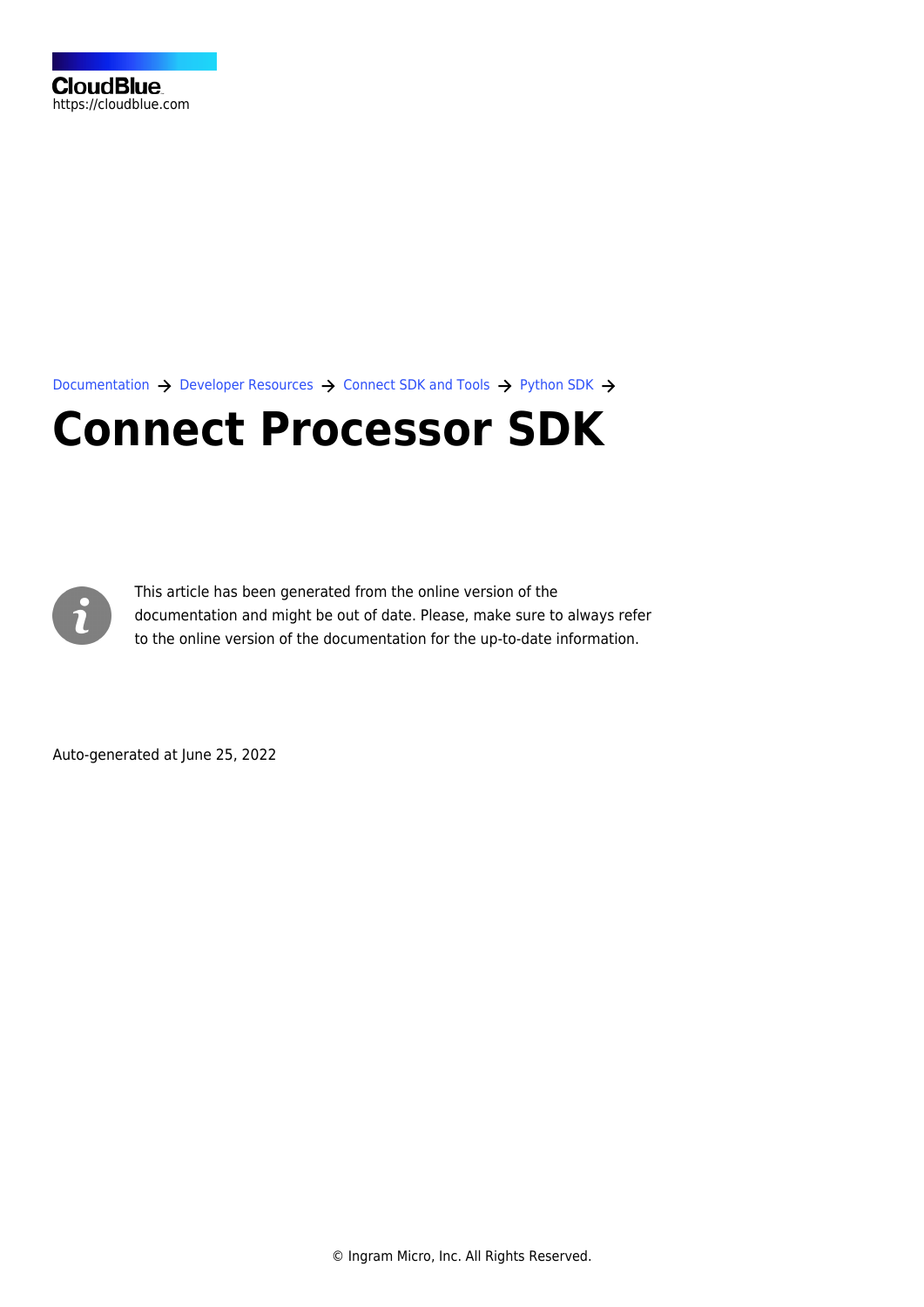## **CloudBlue**



The content within the Connect Processor SDK article is presented as an alternative to the official support of Connect's [DevOps module](https://connect.cloudblue.com/community/modules/devops/) and for companies with specific scenarios and situations. Please consult your technical team for appropriate guidance.

#### **Overview**

Connect Processor Software Development Kit represents a set of tools and resources that helps Vendors build middleware between the CloudBlue Connect platform and a Vendor system.



Namely, this middleware (the Processor) inspects and fetches [fulfillment requests](https://connect.cloudblue.com/community/modules/subscriptions/fulfillment-requests/) from the Connect platform via [Connect Python](#page--1-0) [Open API Client](#page--1-0). Next, the Processor provides a Vendor system (specified API endpoint) with pending fulfillment requests. Thereafter, the Processor receives approved requests and automatically switches required requests to the corresponding state on the Connect platform. In case additional configuration (e.g., tier configuration or parameter specification) is required, the Processor also helps Vendor systems transfer the requests to the relevant states.

### **Workflow example**

The following represents a Processor workflow example that describes how the Processor enables a Vendor system to cooperate with the CloudBlue Connect platform and approve required **Create** fulfillment requests.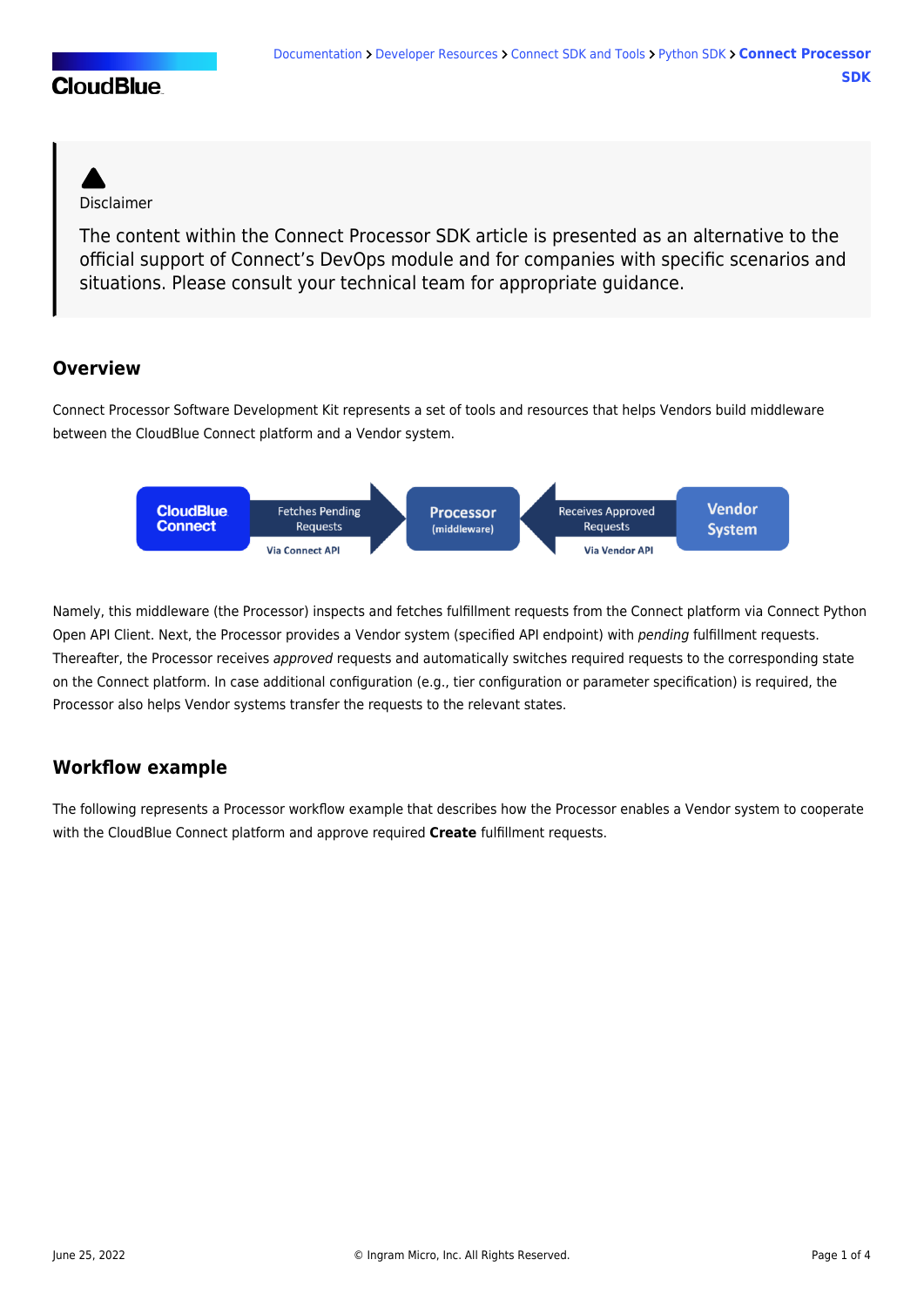# **CloudBlue**



First, the Processor checks available fulfillment requests in the Pending state and fetches these requests from the platform to Vendor systems.

Furthermore, the Processor helps Vendor systems validate available ordering parameters to approve a request. In case any ordering parameters should be specified, the Processor receives a corresponding call from a Vendor system and transfers associated request to the Inquiring state.

Next, the Processor calls the Vendor API to approve pending fulfillment requests. Thus, the Processor gets API responses from a Vendor system to approve required fulfillment requests.

In case a request is successfully approved, the Processor updates available Fulfillment parameters within this request.

Finally, once a request is approved, the Processor sends a subscription [Activation](https://connect.cloudblue.com/community/modules/products/embedding/#Templates) template and switches this fulfillment request to the Approved state on the Connect platform.

Information

Note that different types of fulfillment requests may have a drastically different workflows for the Processor. Refer to [Processor Use Cases](https://connect.cloudblue.com/community/sdk/) for more information about various Processor workflows and its use cases.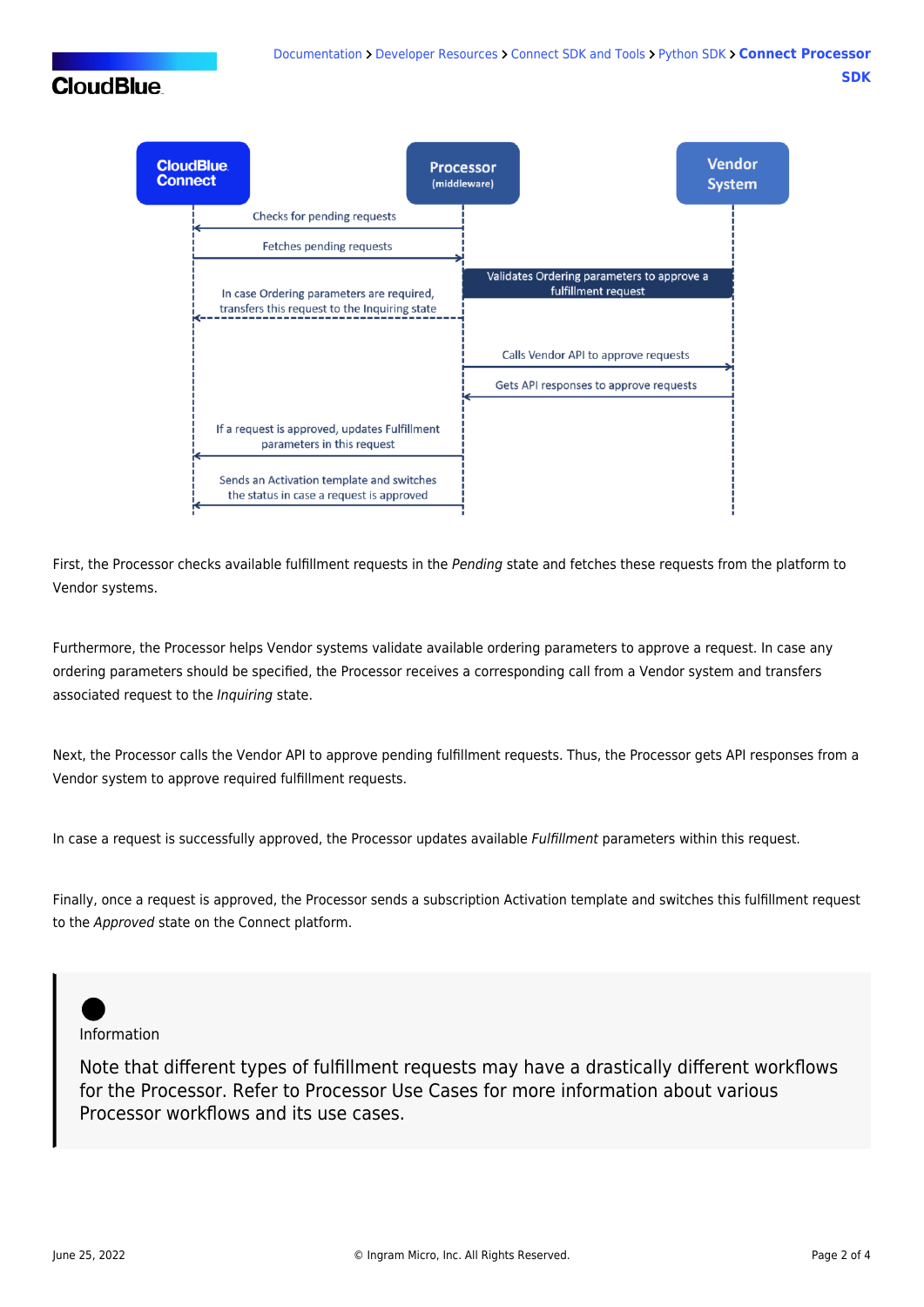#### **Functional flowchart**

The following diagram provides a typical functional flowchart for the Processor. This flowchart illustrates functionality of the Processor and describes how this middleware enables Vendor systems to process pending fulfillment requests on the Connect platform. Furthermore, this diagram displays conditions that lead to successful request approval and processing failure.



First, the Processor fetches a Subscription in Processing state from the CloudBlue Connect platform.

In case a Tier Configuration Request is associated with the subscription, the Processor fetches this Tier Configuration Request. Note that this request should be assigned to the Pending status.

If any ordering parameters should be provided, the Processor switches this Tier Configuration Request to the Inquiring state and your created Inquiring template is sent to your Customer. Once all required ordering parameter are specified, Connect assigns the Pending status to this Tier Configuration Request.

When all required ordering parameters are provided, the Processor calls the Vendor API to configure Tier accounts. If the Processor successfully receives a response, the Processor updates required fulfillment parameters and assigns the Approved status to this Tier Configuration Request. Otherwise, the Processor switches this request to the Failed state.

In case a Tier Configuration Request is successfully approved or not included to begin with, Processor fetches a Fulfillment Request with Pending status.

If any ordering parameters should be provided, the Processor assigns the *Inquiring* status to this Fulfillment Request. Thereafter, Connect sends an Inquiring template to your Customer. Once all required ordering parameters are specified, Connect assigns the